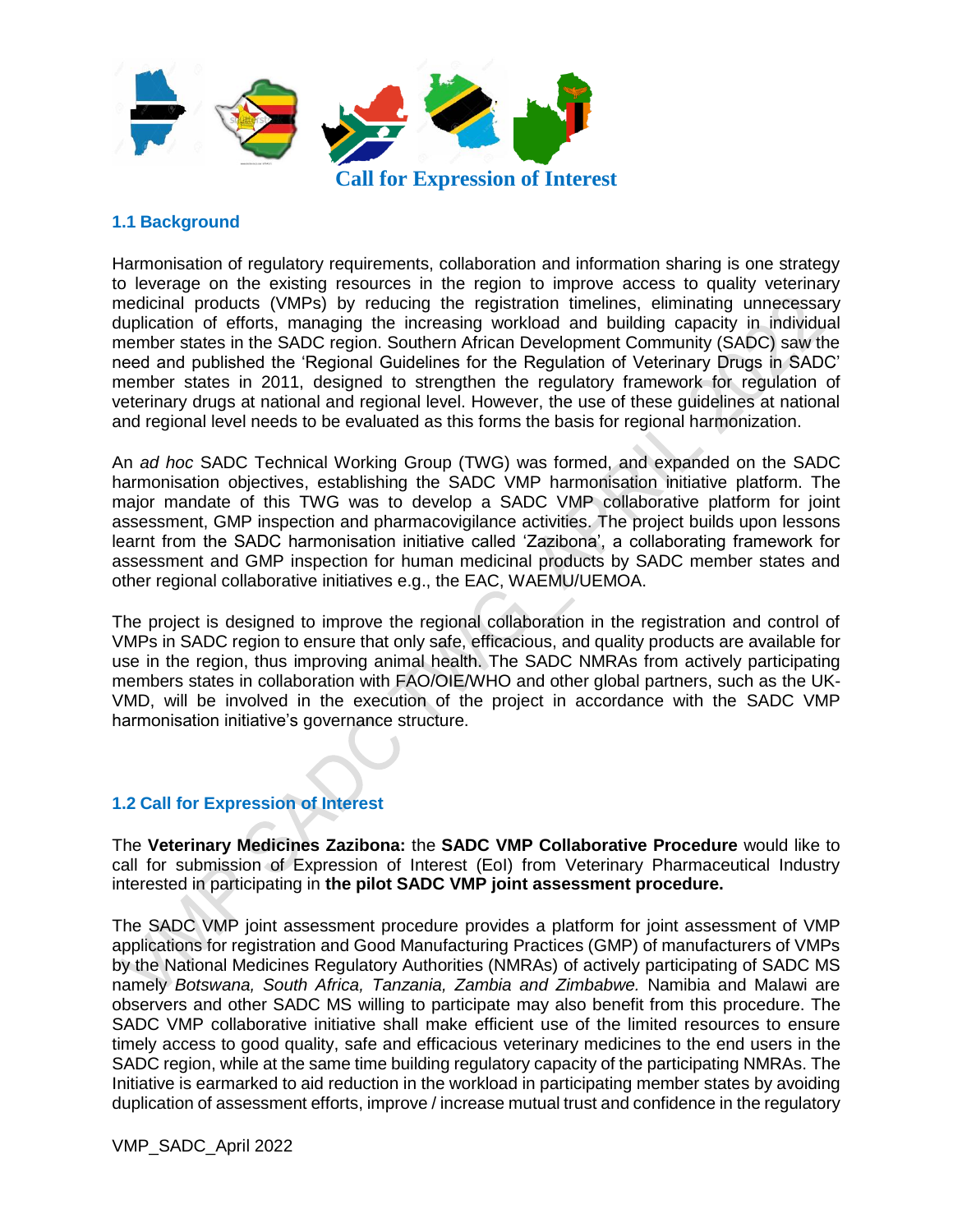

capacities of all collaborating members states thus facilitating successful recognition and reliance procedures, provide a platform for training and capacity building in other regulatory fields; and possibly reduce registration timelines. In return, Industry will have access to a wider market for distribution of their VMPs that would have gone through this collaborative initiative.

#### **1.3 Inclusion and exclusion criteria for the SADC VMP Collaborative Procedure**

The SADC VMP Collaborative Procedure will consider EoIs from Manufacturers or Applicants willing to participate in this VMP registration collaborative initiative. The Applicants should submit applications for registration of VMPs that are used in the treatment or prevention of the following diseases identified by various **Status of Animal Health in SADC Region Bulletins**,

- 1. Rabies,
- 2. Lumpy Skin Disease,
- 3. Heartwater,
- 4. Fowl Pox,
- 5. Blackleg,
- 6. Brucellosis,
- 7. Anaplasmosis,
- 8. African Swine Fever,
- 9. Theileriosis,
- 10. Peste Des Petis Ruminants,
- 11. Newcastle Disease,
- 12. Contagious Bovine Pleuropneumonia,
- 13. African Horse Sickness,
- 14. Foot rot,
- 15. Babesiosis,
- 16. Contagious Pustular Dermatitis,
- 17. Rift Velley Fever.

Other VMPs that control diseases not listed above may qualify for joint assessment if they are considered to be of public health importance by the *ad hoc* SADC TWG for harmonisation of VMPs. Applications for registration of veterinary pesticides or acaricides and biological/immunological products will be excluded from the first phase of the joint Veterinary Medicines Zazibona joint review pathway.

### **1.4Submission of EoI and Applications for consideration in the SADC VMP Joint assessment process**

### **1.4.1EoI**

To be considered in the Veterinary Medicines Zazibona at least two of the SADC NMRAs participating in this collaborative initiative listed in section 1.6, namely Botswana, South Africa, Tanzania, Zambia and Zimbabwe need to be selected.

The EoI submission window is effective from the  $1<sup>st</sup>$  April 2022 and will close on the 30<sup>th</sup> April 2022. During this time, industry are invited to complete the "Intention to submit application – 'Veterinary Medicines Zazibona" form to indicate their intention to submit a dossier for joint assessment. The completed form should be sent to the The completed form should be sent to the [vmpzazibona@gmail.com](mailto:vmpzazibona@gmail.com) and copy the TWG Chairperson (Zivanai Makoni, [zmakoni@mcaz.co.zw\)](mailto:zmakoni@mcaz.co.zw). At the close of the EoI window, applications will be reviewed by the participating members of the Veterinary Medicines Zazibona Initiative for eligibility to participate in the pilot.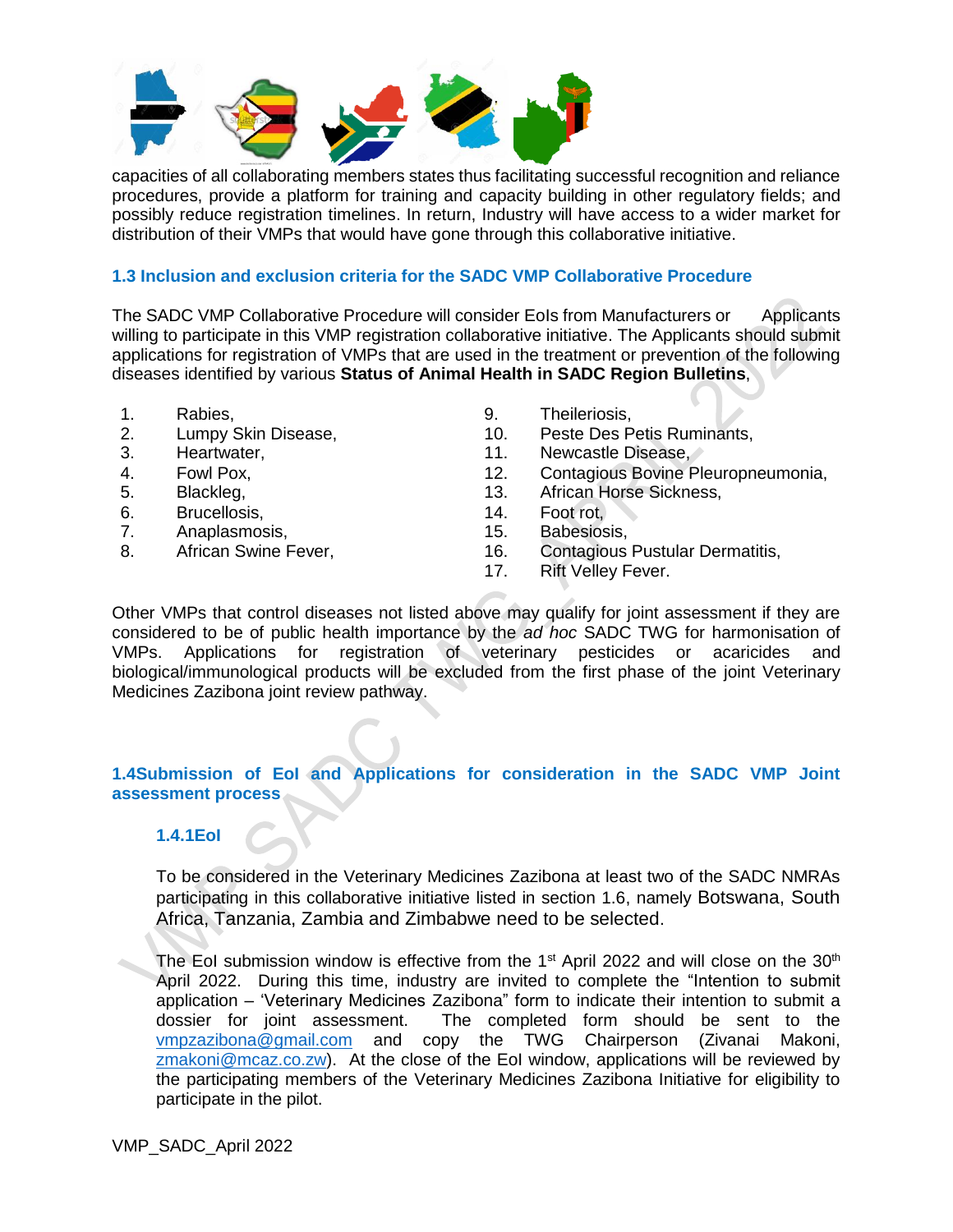

## **1.4.2Applications**

Manufacturers or applicants with successful EoI notifications will be allowed 60 days to submit their complete dossier(s) to at least two active Member States, in accordance with the technical and procedural guidelines.

The application will comprise of:

- 1. Completed signed and dated statutory NMRA application form
- 2. Completed signed and dated common SADC application form
- 3. Application for registration as prescribed by the draft SADC VMP registration guidelines
- 4. Letter of permission providing consent to the SADC VMP collaborative initiative and UK-VMD to review company's confidential information.

The applications need to be submitted directly to at least two Member State(s) as stated above.

### **1.4.3 Guidelines for use in assessment of applications**

The technical guidelines used for assessment of veterinary pharmaceutical medicinal products are the Draft Guidelines for Registration of Veterinary Pharmaceuticals. These technical guidelines can be obtained from the websites and contact points of the SADC NMRAs participating in this collaborative initiative listed in section 1.5.

# **1.5 SADC MS Contact Details**

| <b>Country and Agency</b>                      | <b>Contact details</b>        |
|------------------------------------------------|-------------------------------|
| <b>Botswana Medicines Regulatory Authority</b> | Website: www.bomra.co.bw      |
|                                                | Emails: iravengai@bomra.co.bw |
|                                                |                               |
| <b>Medicines Control Authority of Zimbabwe</b> | Website: www.mcaz.co.zw       |
|                                                | Emails: mcaz@mcaz.co.zw;      |
|                                                | zmakoni@mcaz.co.zw            |
|                                                |                               |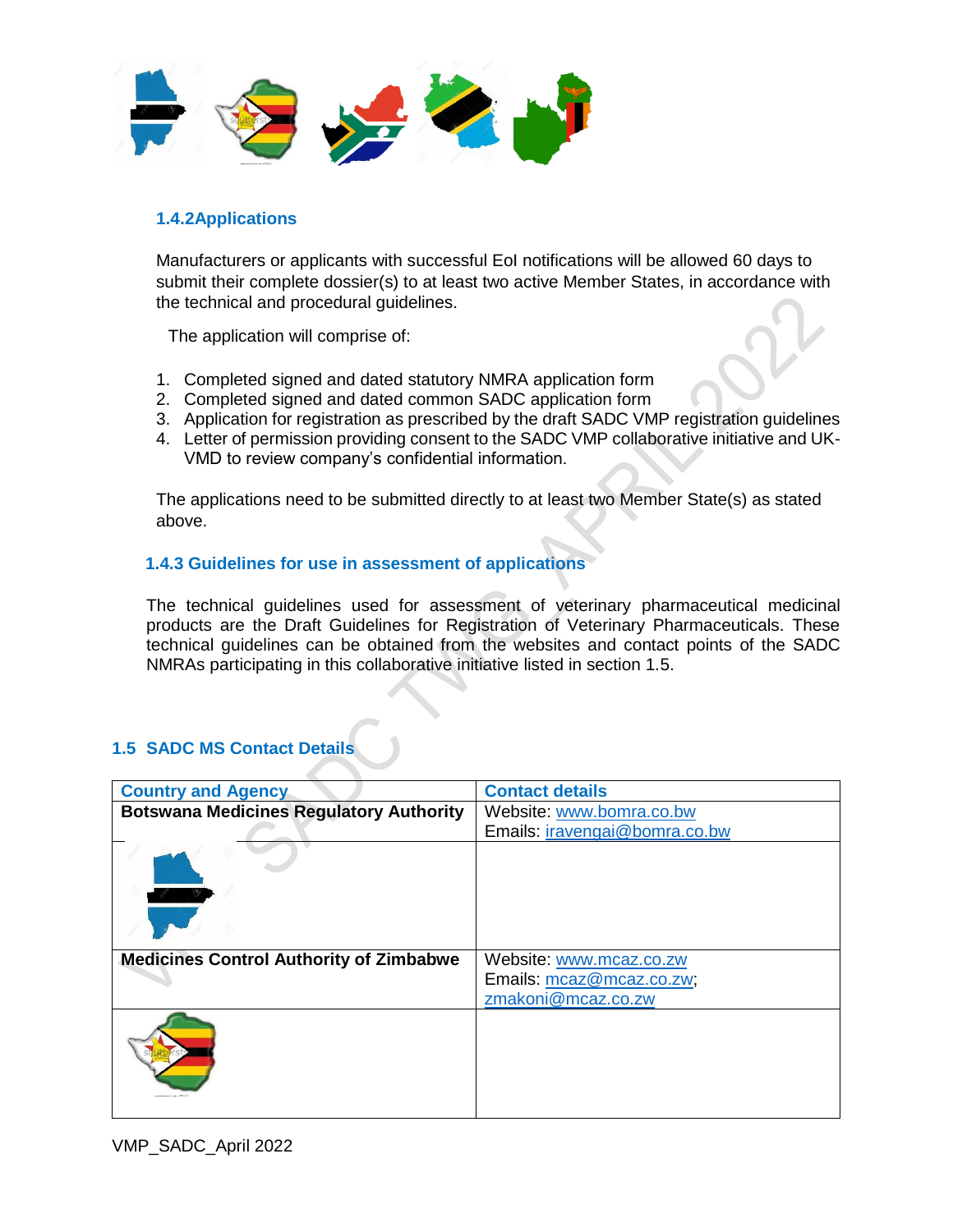| weaponemann Count |  |  |
|-------------------|--|--|

| South Africa Health Products Regulatory<br><b>Authority</b>       | Website: www.sahpra.org.za<br>Emails: alice.sigobodhla@sahpra.org.za                |
|-------------------------------------------------------------------|-------------------------------------------------------------------------------------|
|                                                                   |                                                                                     |
| <b>Tanzania Medicines and Medical Devices</b><br><b>Authority</b> | Website: www.tmda.go.tz<br>Emails: saidir@nm-aist.ac.tz                             |
|                                                                   |                                                                                     |
| <b>Zambian Medicines Regulatory Authority</b>                     | Website: www.zamra.co.zm<br>Emails: pharmacy@zamra.co.zm;<br>dndambasia@zamra.co.zm |
|                                                                   |                                                                                     |

# **1.6 Process Flow for the SADC VMP Joint assessment Procedure**

The SADC VMP collaborative joint assessment procedure is designed to achieve registration and or regulatory decision within a total timeline of 12 months for a maximum of 2 review cycles. Process guidelines on how the SADC VMP collaborative joint assessment is carried may be obtained from the websites and contact points of the SADC NMRAs participating in this collaborative initiative listed in section 1.5.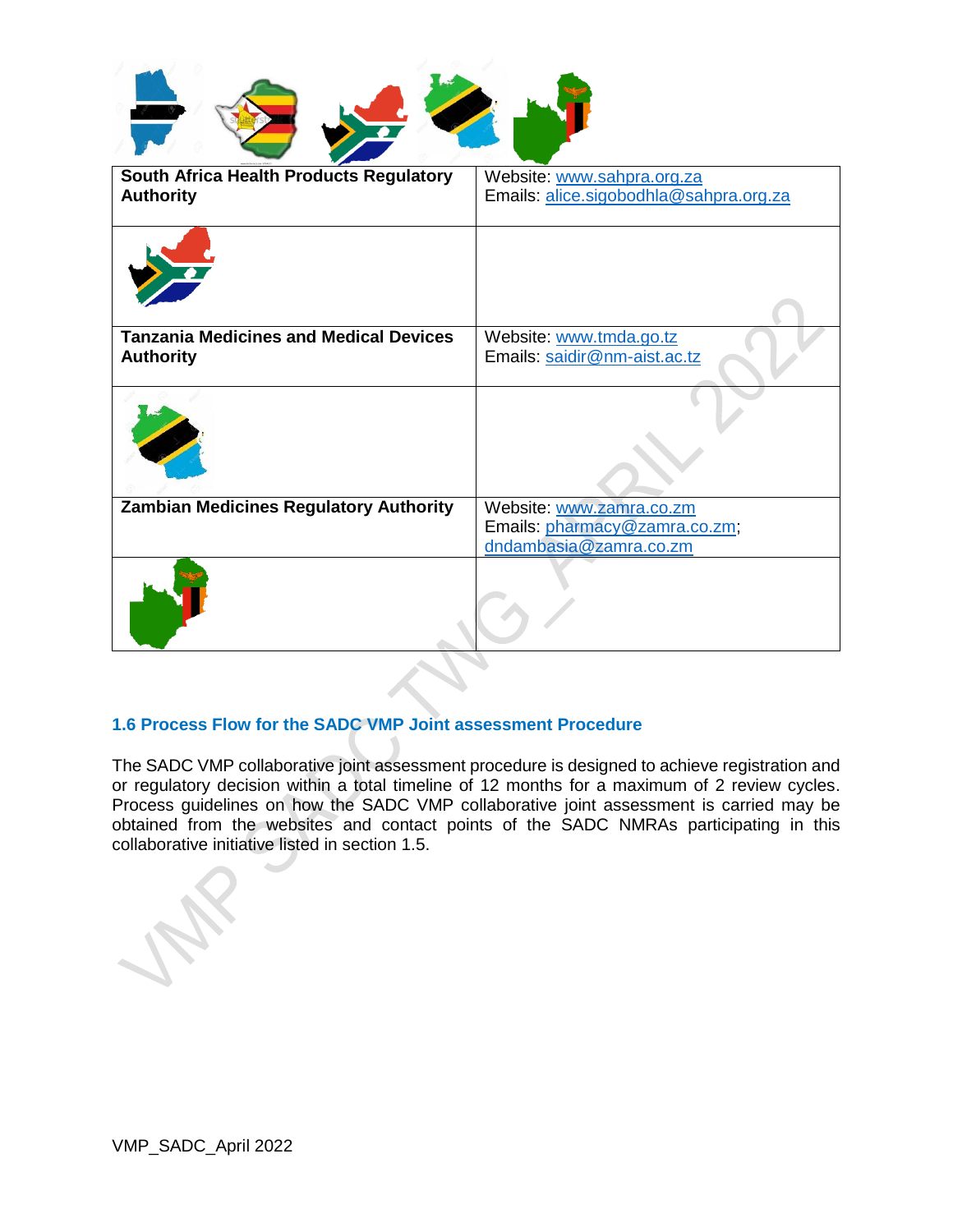

*Procedural Aspects for Application for Market Authorization for Veterinary Medicinal Products through the pilot joint Veterinary Medicines Zazibona Assessment Initiative*